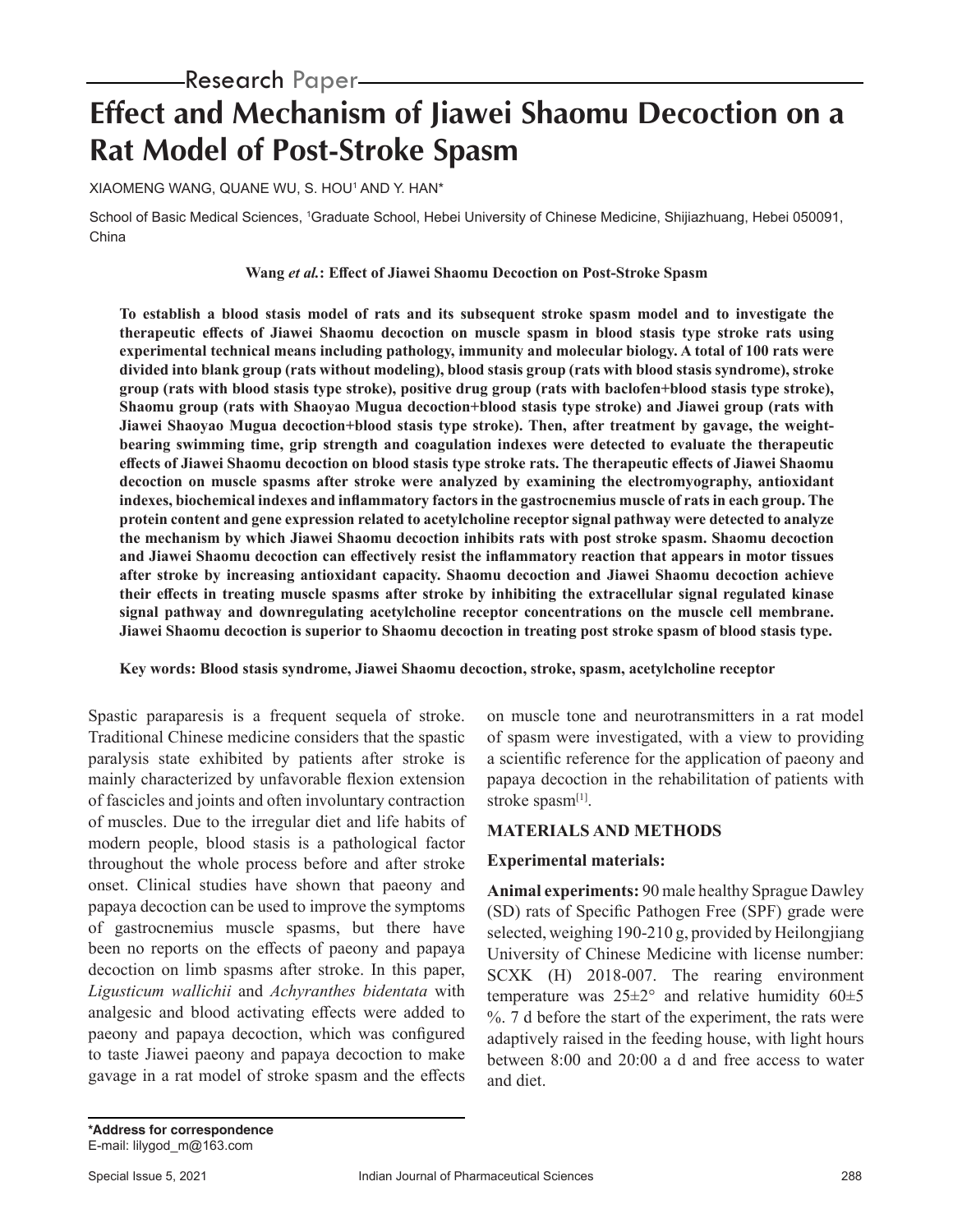**Medicinal materials:** For experimental use medicinal materials drinker tablets (fig. 1) 12 g of *Paeonia lactiflora* Pallas, 6 g of *Chaenomeles sinensis*, 6 g of *Ligusticum chuanxiong* Hort and 6 g of *Achyranthes bidentata* were purchased from the First Affiliated Hospital of Heilongjiang University of Chinese Medicine and oven dried at 50°. After the *Paeonia lactiflora* Pallas and *Chaenomeles sinensis* were configured into a prescription in a 2:1 ratio, they were decocted by adding water at a solid-liquid ratio of 1:10 for two times, each decocting for 90 min and the filtered juice was taken and mixed and concentrated, so that 1 ml of the medicine solution was equivalent to 1 g of the crude medicine to make the experimental use of Shaomu (*Paeonia lactiflora* Pallas+*Chaenomeles sinensis*) medicine liquid<sup>[2]</sup>. At the same time, drinker tablets of *Paeonia lactiflora* Pallas, *Chaenomeles sinensis*, *Achyranthes bidentata* and *Ligusticum chuanxiong* Hort were combined in a 2:1:1:1 ratio to make an additive prescription and after being cooked as described above, they were concentrated so that 1 ml of the filtrate corresponded to 1 g of crude drugs to make an experimental solution of the Jiawei Shaomu medicine liquid<sup>[3]</sup>.

**Experimental reagents:** Chloral hydrate was purchased from Merck & Co., USA, prothrombin time kit, activated partial thromboplastin time kit, plasma thrombin time kit and fibrinogen kit were purchased from Beijing Strong Biotechnologies, Inc.; n-heptane, glacial acetic acid, hydrochloric acid, o-phthalaldehyde, sodium periodate, sodium tetraborate and sodium sulphite were purchased from Tianjin Chemical Reagent Co., Ltd; Coomassie brilliant blue was purchased from Nanjing Jiancheng Co., Ltd.; Creatine Kinase (CK) Enzyme-Linked Immunosorbent Assay (ELISA) assay kit, Lactate Dehydrogenase (LDH) ELISA assay kit, Malondialdehyde (MDA) ELISA assay kit, Superoxide Dismutase (SOD) ELISA assay kit and Tumor Necrosis Factor Alpha (TNF- $\alpha$ ) ELISA kit was purchased from R&D (USA); Ribonucleic Acid (RNA) extraction kit, fluorometric quantitative Polymerase Chain Reaction (PCR) kit, reverse transcription kit, Polyvinylidene Fluoride (PVDF) membrane was purchased from Dalian Takara (China); PVDF membrane was purchased from US Summus (USA); acrylamide, methylene diacrylamide, ammonium persulfate, tetramethylethylenediamine, glycine and tris(hydroxymethyl)aminomethane were purchased from Sigma (USA); PageRuler™ Prestained Protein Ladder was purchased from Thermo(USA); Sodium Dodecyl Sulfate (SDS) and tween20 were purchased from biotoPPed (USA), westernbloting and Immunoprecipitation lysate, Phenyl Methyl Sulfonyl Fluoride (PMSF), primary antibody dilutions, primary and secondary antibody removal solutions and secondary antibodies were purchased from Beyotime Inc. (Beijing, China).

**Experimental instruments:** Small animal noninvasive pulse oximetry (Starr, USA); physiological recorder (BIOPAC, USA); cryogenic centrifuge (Sigma, USA); hemagglutination apparatus (Perlong Medical Co., Beijing, China); fully automated blood rheometer (Perlong Medical Co., Beijing, China); microplate reader (TECAN, USA); electromyograph (Stoelting, USA); microplate reader (TECAN, USA); transmission electron microscopy (Electron Co., Ltd., Japan); cryogenic centrifuge (Sigma, USA); electronic balance (Seldoms, Switzerland); -80° cryogenic refrigerator (Sanyo ice maker Japan; Glant UAS ultrapure water meter (Millipore, USA); gel imaging system (UVP, USA); cryogenic centrifuge (Sigma, Germany); highspeed centrifuge (Shanghai Anting); general PCR instrument (mjP100, USA); horizontal electrophoresis system (Beijing Liuyi, China); precision balance (Sartorius, Switzerland); acidometer (Odron, USA); UV spectrophotometer (Shimadzu UV-2401, Japan); fluorescence quantitative PCR (ABI7500, USA)<sup>[4]</sup>.

#### **Experimental methods:**

**Establishment of model of post-stroke spasm:** A total of 78 rats were randomly selected for the experiment and blood stasis syndrome rat modeling was performed by using a high-fat diet referring to the "Pharmacology Research Methodology of Traditional Chinese Medicine" and modeling of rats with blood stasis syndrome by Wang *et al.* A blood stasis syndrome rat model was developed by feeding a high-fat diet (1 % cholesterol, 7.5 % lard, 0.2 % propylthiouracil, 0.3 % bile salts, 10 % egg yolk powder and 81 % basal diet) for 28 d. A total of 60 blood stasis syndrome rats were obtained and the Middle Cerebral Artery Occlusion (MCAO) model was performed to model blood stasis stroke rats. The rats were first anesthetized and pending successful anesthesia, the rats were secured in a supine position with a neck prepped incised at the median softest point of the rat's neck, stripped of muscle groups from the neck toward the interior and the common, internal and external carotid arteries on the right side of the rat's neck were located and separated by forceps $[5,6]$ . The common artery clip and the proximal end of the external carotid artery were then ligated with a No. 1 silk suture, while the distal end of the external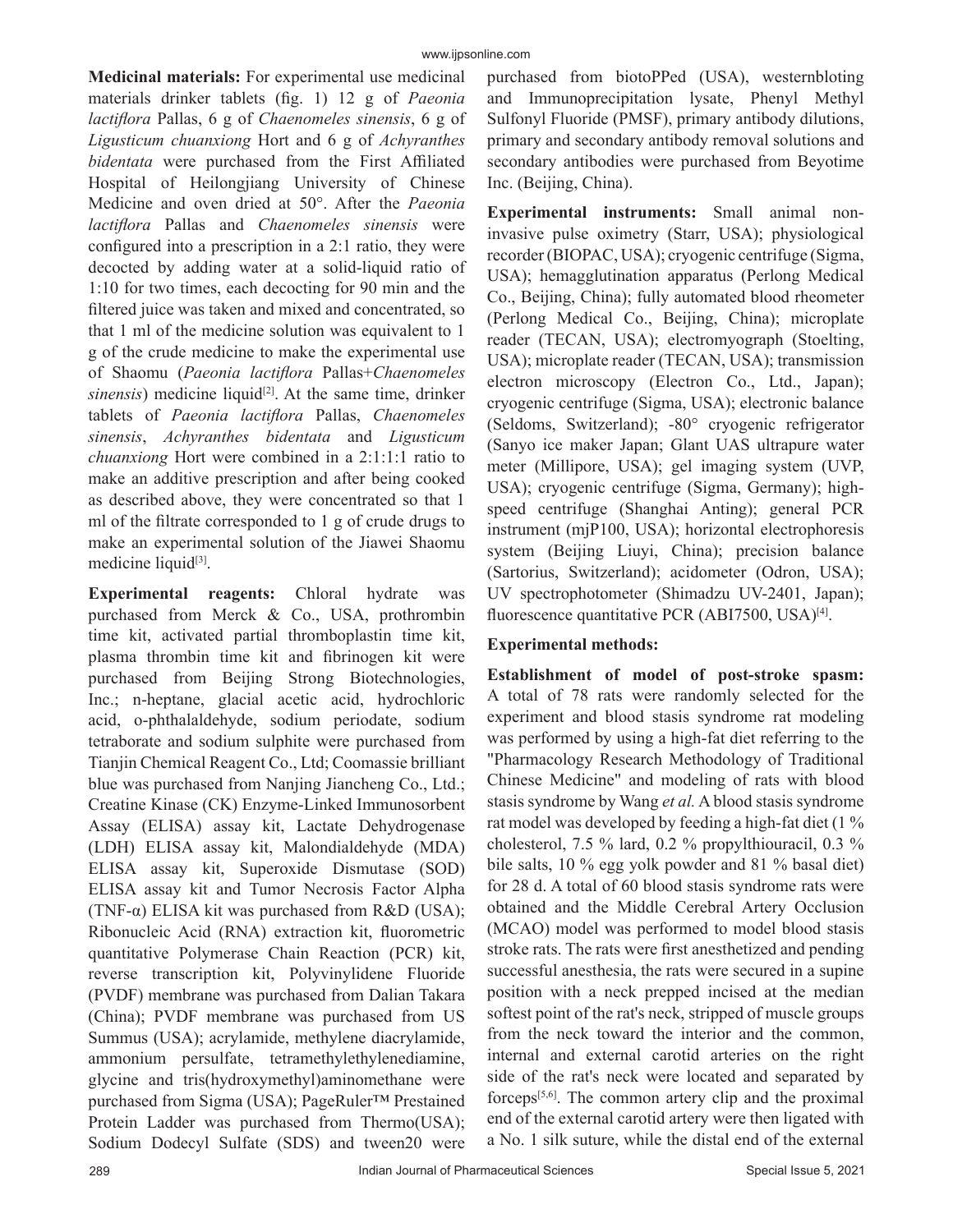carotid artery was temporarily closed with a vascular clip, then a small orifice was opened at the distal end of the external carotid artery and a pre-prepared wire plug was inserted, the ligature at the proximal end was tied and then the vessel clip was removed and the wire plug was slowly advanced through the external carotid artery bifurcation into the internal carotid artery, followed by adjustment of the wire plug to the bottom right, the bifurcation of the external carotid artery was inserted back, the thread of the plug was fixed and after the vessel at the proximal end of the middle cerebral artery was closed, the rats' wound was sutured layer by layer, the wound was disinfected, kept the rats in a normal cage after the rats recovered from the operation, the rats were scored for the condition of neurological impairment 24 h after the operation and the rats with 0 points that the modeling was unsuccessful were eliminated. Experiments MCAO modeling rats were scored referring to the method of Zea Longa. Eight rats died during the MCAO modeling operation and during recovery, 5 rats scored 0 for unsuccessful modeling, a total of 47 rats with blood stasis type stroke were obtained and 40 rats with similar body conditions were selected for subsequent experiments.

**Design and grouping experiment:** The experiment used a univariate design and the rats were divided into blank group, blood stasis group, stroke group, positive drug group, Shaomu group and Jiawei Shaomu group depending on the experimental treatment. Each group consisted of 10 rats and the  $28<sup>th</sup>$  d of stroke modeling was the 1<sup>st</sup> d of the experiment and the experiment lasted for 28 d, which were housed the same way as the pre-feeding period during the experimental period. The specific treatments were as follows: In blank group, rats selected without any treatment were made gavage with normal saline at 1.0 ml/100 g daily. The blood stasis group selected the post-stroke spasm model rats and received normal saline solution at 1.0 ml/100 g daily. For the stroke group, the blood stasis type post-stroke spasm model rats were selected and the model rats were given normal saline by gavage every day at 1.0 ml/100 g. The positive drug group received baclofen by gavage daily at 1.35 mg/kg to the blood stasis stroke model rats. Shaomu group received Shaomu liquid daily by gavage at 1.0 ml/100 g to blood stasis type stroke model rats. Jiawei Shaomu group was intragastrically gavaged with Jiawei Shaomu liquid daily at 1.0 ml/100 g to blood stasis type stroke model rats. Using a univariate design, rats were divided into four groups according to the experimental treatment: control group, sham-operated group, model group, low-dose group,

middle-dose group and high-dose group (n=10 each), from experimental d 1. The total experimental period 28 d and maintained the same feeding way as the prefeeding period during the experimental period, with the following specific treatments: Rats without any treatment were chosen for the control group and gavage with normal saline each day according to the ratio of 1.0 ml/100 g; in the sham-operated group, normal rats underwent drilling surgery without damage to the internal capsule and normal saline was administered daily at 1.0 ml/100 g; the model group received normal saline daily by gavage to the model rats at 1.0 ml/100 g; the low-dose group received the gavage solution of model rats at 0.5 ml/100 g daily; the middle-dose group received the gavage solution of model rats at 1.0 ml/100 g daily; and the high-dose group received the gavage solution of model rats at 1.5 ml/100 g daily.

#### **Detection indexes and methods:**

**Extension amplitude assay:** The amplitude of spastic limb extension was measured in rats on experimental d 25 using a physiologic recorder. One end of the electro stimulation needle was inserted into the gastrocnemius muscle of the lower extremity on the spastic side of the rats that was fixed to a scale plate and the other end was inserted into the tail of the rats and a silk thread was tied under the lower extremity on the spastic side. The wire was connected to a physiological recorder and the amplitude (cm) of lower extremity extension in the experimental rats was recorded by timed electrical stimulation of the gastrocnemius muscle at 2 mA.

**Weight bearing swimming time assay:** On experimental d 25, 10 g weight-bearing weights were fixed to the rat tail tip, placed in distilled water about 50 cm height in a swimming tank at 150 cm long, 80 cm wide and 80 cm high, water temperature 22°- 25°, rats with tail tip anchored weights were placed in a swimming tank, the rats were allowed to swim to exhaustion, taking 10 s above when the rat's head cannot emerge from the water as the standard and after recording the swimming time, the rats were scooped out, blotted dry and placed back to feeding cages and give them normal feeding.

**Grip strength assay:** On experimental d 25, when the rats were in calm condition, the rats were grasped to be placed on the grip strength board and after the rats reached to grasp the board vigorously, the rat tail was quickly pulled from the direction of parallel rats, the grasping value was read, repeated 3 times and the average value was taken.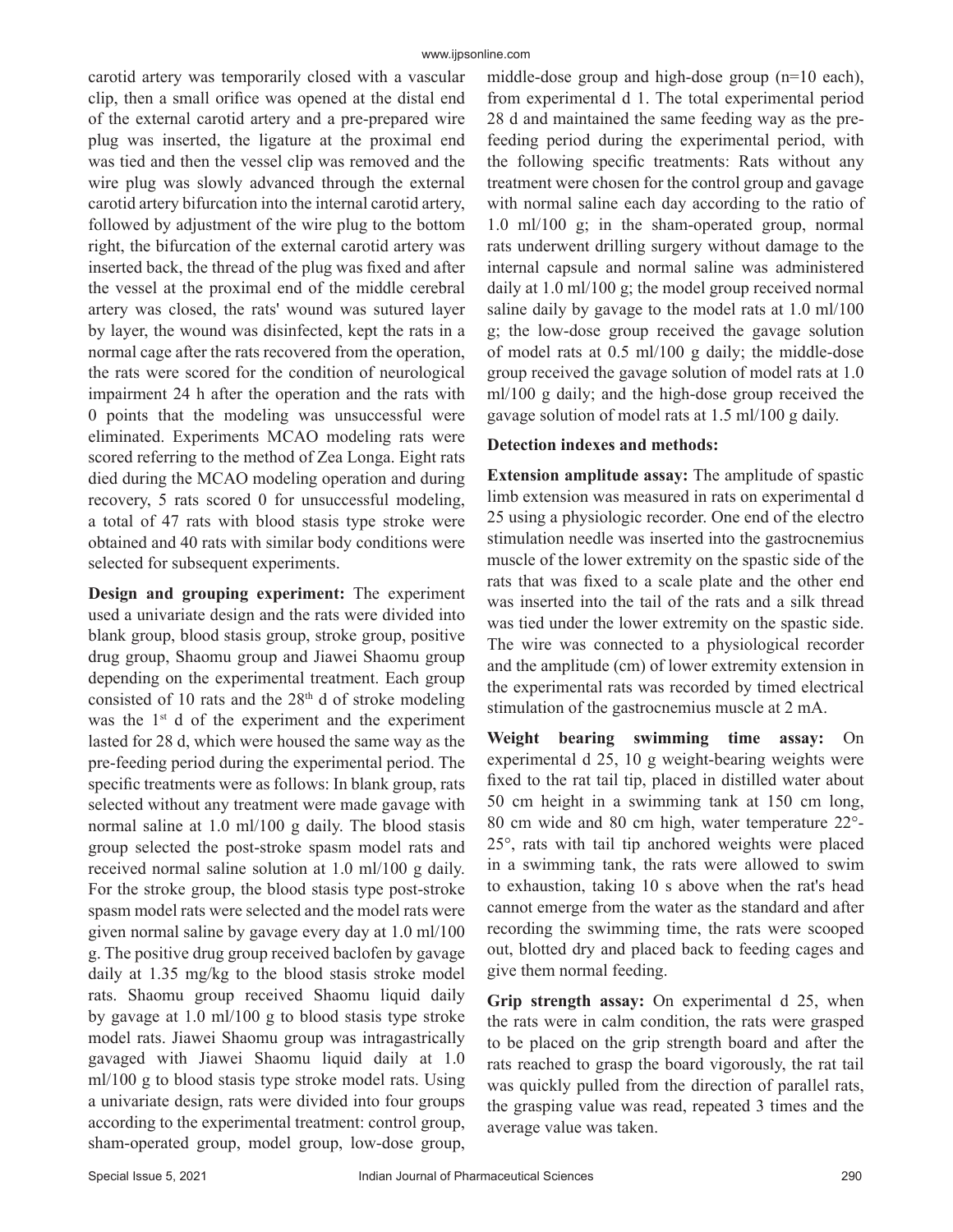#### www.ijpsonline.com

Pulse rate assay: On the 25<sup>th</sup> d of the experiment, the rats were anesthetized and the rat's pulse was measured at its plateau using a small animal noninvasive pulse oximeter and an effective value of 10 was recorded for each rat and averaged.

**Hemorheological assay:** On the 25<sup>th</sup> d of the experiment, the rats were anesthetized, blood was withdrawn from the rat abdominal artery using heparin tubes and the hemorheological indexes were detected using a fully automated blood rheometer.

Coagulation index testing: On the 25<sup>th</sup> d of the experiment, the rats were anesthetized, blood was collected from the rat abdominal artery using an anticoagulant tube, centrifuged at 1500 rpm at low temperature and the supernatant was collected to measure the prothrombin time, activated partial prothrombin time, plasma thrombin time and fibrinogen in the rat serum according to the operation of the kit instructions.

**Rat gastrocnemius muscle electromyography assay:** At the end of modeling in both models, 10 rats from each group were fixed to the electromyographic recorder, needle electrodes were inserted at the fullest point of the right gastrocnemius muscle of the rats, the sensors were fixed and the rat gastrocnemius electromyographic values were recorded and each rat was detected three times and averaged.

**Gastrocnemius antioxidant index assay:** At the end of modeling in both models, 2 rats from each group were anesthetized, the right gastrocnemius muscle was removed, 1.0 g of gastrocnemius muscle sample was put into an Eppendorf (EP) tube of 20 ml, 10 ml of normal saline was added, the EP tube was placed into ice, homogenized with a homogenizer and centrifuged 3000 rpm at low temperature for 15 min to extract the supernatant. Total protein in tissue homogenates was detected by Coomassie brilliant blue assay and SOD and MDA contents were detected by ELISA kits.

**Gastrocnemius muscle biochemical index measurement:** After the end of modeling in both models, use the supernatant prepared. Total protein was detected by Coomassie brilliant blue assay in tissue homogenates and Interleukin-1 Beta (IL-1β) and TNF-α were detected in tissue homogenates using ELISA kits.

**Inflammatory factor assay in gastrocnemius muscle:** After the end of modeling in both models, use the supernatant prepared. Total protein in tissue homogenates was detected by Coomassie brilliant blue assay and CK and LDH levels in tissue homogenates

were detected by ELISA kits.

**Gastrocnemius muscle morphological observation:** At the end of modeling in both models, 10 rats from each group were anesthetized, the left gastrocnemius muscles were removed and the samples were cut into 1 mm cubes, after fixed with glutaraldehyde, dehydrated, embedded, cut into ultrathin sections and examined by transmission electron microscopy for pathological changes in the morphology of myofibrils, mitochondria and sarcoplasmic reticulum in the gastrocnemius muscle tissues.

## **Detection of Acetylcholine Receptor (AChR) signal pathway related gene expression:**

At 28 d of the experiment, after rats were killed by spinal amputation, the left gastrocnemius muscle samples of the rats were quickly removed and placed into pre-treated EP tubes, quickly frozen with liquid nitrogen and stored in a -80° freezer. Tissue samples were collected for extraction of total RNA.

Internal reference gene primers were designed according to the gene sequence on the National Center for Biotechnology Information Genebank, the amplified fragment length was 100-300 bp and the specific information of the primers was as follows: Glyceraldehyde-3-phosphate dehydrogenase (GAPDH) (reference genes) 5'TTCAACGGCACAGTCAAG3'; AchR 5'TACTCAGCACCAGCATCA3', 5 ' G G C T G T G A A C T C T G T C T C 3 ' , 5 ' G G C A T C T C C T T C C A T T C C 3 ' ; Extracellular signal-regulated kinase 1/2 (ERK) 5'CTTCAATGCGACCTTCCA3', 5 ' T A C A A C G G C A A C T C C T T A G 3 ' ; Ras 5'CTCAACCGCTTGCTGTAT3',  $5'$  G T A A T C A T C C G C C A C T C A T 3'; Raf 5'TCAAGCAAGAAGAAGAAGGA3', 5 ' C C G T A A G T C A T C G C C A T T 3 ' ; Mek 5'CTCTTCTTCCACCTGTC3', 5 ' G C C A T A G T C G T T G T C C T C 3 ' ; c-fos 5'TTTGGCTCCTGGATTAC3', 5'CAGCGAACTTCCCTTAC3'.

Total RNA extraction, Complementary DNA (cDNA) reverse transcription and quantitative fluorescent PCR were performed according to the kit instructions. The experiment used a double standard curve to obtain the true concentrations of the reference and target genes in the samples, which were first through the standard curve and then corrected by the internal reference genes. From the amplification curve, it can be seen that the instrument can effectively detect the amplification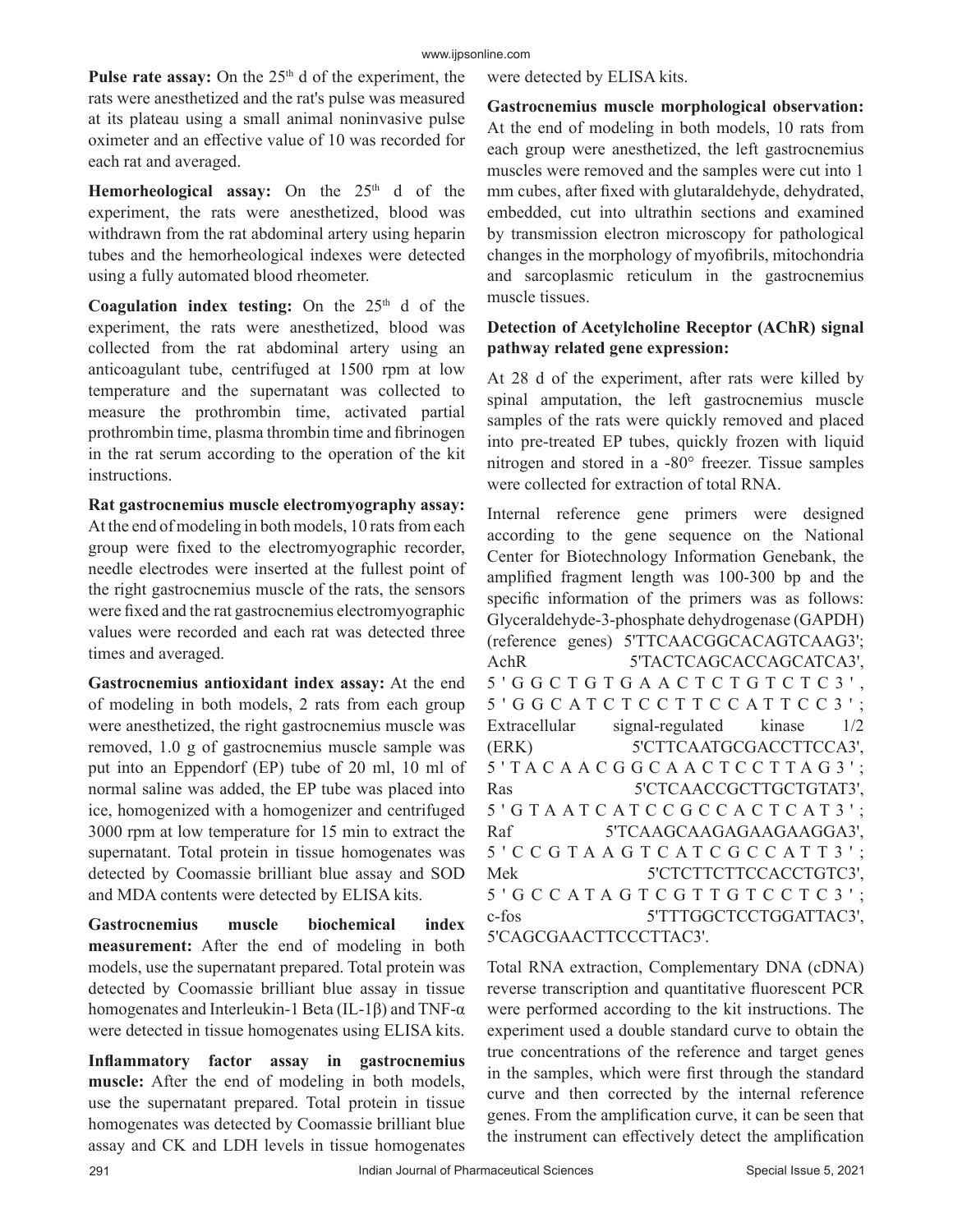of the gene to be tested; the dissolution curve has only one single peak, indicating that the primer specificity is better and can be used to perform quantitative experiments; the linear regression rate of the standard curve is all above 99.0 %, indicating that in this concentration range of the sample gene to be tested, it is linear and statistical analysis can be performed.

#### **Detection of AChR pathway related proteins:**

**Protein extraction:** Thaw the Western and Immunoprecipitation (IP) cell lysates taken from the freezer at -20° and mix. Take 1000 μl to add PMSF 10 µl to a 1.5 ml EP tube. Weigh 100 mg of the sample in a lysis solution containing PMSF. In this procedure the EP tube is always embedded in crushed ice. The homogenizer tries to crush the tissue and place it on ice to lyse. After lysis for 30 min, the middle of the three layers (supernatant), i.e., the extracted protein was carefully removed to a new 1.5 ml EP tube by centrifugation at 12 000 rpm for 10 min. The protein concentration was directly detected by the detector. Aliquot samples, store at -80°.

**Sodium Dodecyl Sulphate-Polyacrylamide Gel Electrophoresis (SDS-PAGE) electrophoresis:**  Complete separation gel according to the SDS-PAGE gel kit instructions operation to prepare 12 % gel, at 10-15 min, a crease will appear between the water gels, at which time the gel has solidified, pour off 1/3 of the ultrapure water, residual liquid was carefully blotted with filter paper, 5 % concentrate was formulated, after completion, insert toothcombs and put horizontally for about 15 min waiting for gelation. The volume of the corresponding protein solution was calculated as the loading capacity based on the concentration of the protein measured. Pipette to a 0.5 ml EP tube, add 1×SDS loading buffer, briefly centrifuge and place into the PCR machine for protein denaturation at 100° for 10 min. After the concentrated gel had solidified, remove the gel plate, flush out the residue, place the electrophoresis tank, add electrophoresis solution, inner tank was poured full or at least a short glass plate with the inside submerged at the liquid level, the outer tank was poured to the tick mark, gently pull the comb in the electrophoresis solution, inject the prepared protein sample into the lanes with a pipette, load 10 µl per well and finally add prestained protein marker, add 1×SDS loading buffer liquid to extra blank lanes. Switch on the electrophoresis apparatus. Electrophoresis was started by running the spacer gel, which could be set to a voltage of 60 V and after bromophenol blue entered the separating gum, the voltage was changed to 100 V until the running out of the separation gel was terminated and the process was 1.5-2.0 h.

**Transfer membrane:** End the electrophoresis, remove the glass plates, flush off the surface residual gel, pry the glass plates gently through a plastic sheet, remove the short plates, excise the concentrated gel, cut the separation gel according to the size of the molecular weight of the protein of interest and mark the large marker at the upper right corner to facilitate distinguishing the positive and negative sides of the membrane and equilibrate in the transmembrane solution for 10 min. Prepare to tile the "sandwich" with the equilibrated thick filter paper, PVDF membrane, separation gel, thick filter paper placed sequentially from bottom up and after everything was in place, covered with the cover switching on the power supply for transferring membrane. Generally, 15 V, 15-20 min.

**Block:** At the end of the transferring membrane, the PVDF membrane was moved into a flat dish containing Tris Buffered Saline with Tween (TBST) buffer and washed twice with TBST for 10 min each. After washing and transferring the membrane into a flat dish full of blocking solution, the PVDF membrane should be completely submerged below the liquid level, placed on a horizontal shaker and closed for 2 h with slow shaking.

**Hybridization:** After blocking, the PVDF membrane was washed twice with TBST for 10 min each. Afterwards place the membrane carefully in the hybridization bag, close by a sealer and leave one side open with the formulated primary antibody, sealed. Place in 4° freezer overnight. Remove out the next morning, move to a flat dish containing TBST solution and wash four times for 10 min each, secondary to washing with Tris Buffered Saline (TBS) for 10 min. Prepare for secondary antibody incubation. The membrane and secondary antibody were enclosed into a hybridization bag, shaken on a horizontal shaker and incubated at room temperature. After 1 h, secondary antibodies were eluted.

**Chemiluminescence:** Chemiluminescence, developed. Place PVDF membrane protein faces up in a glass plate or cropped parafilm bag and blot the liquid with filter paper. After mixing with equal volumes of two reagents, A and B of Electrochemiluminescence (ECL) liquid, make them homogeneous, drop onto PVDF membrane and expose after about 1 min to allow the luminescent liquid to react sufficiently with proteins and save the images.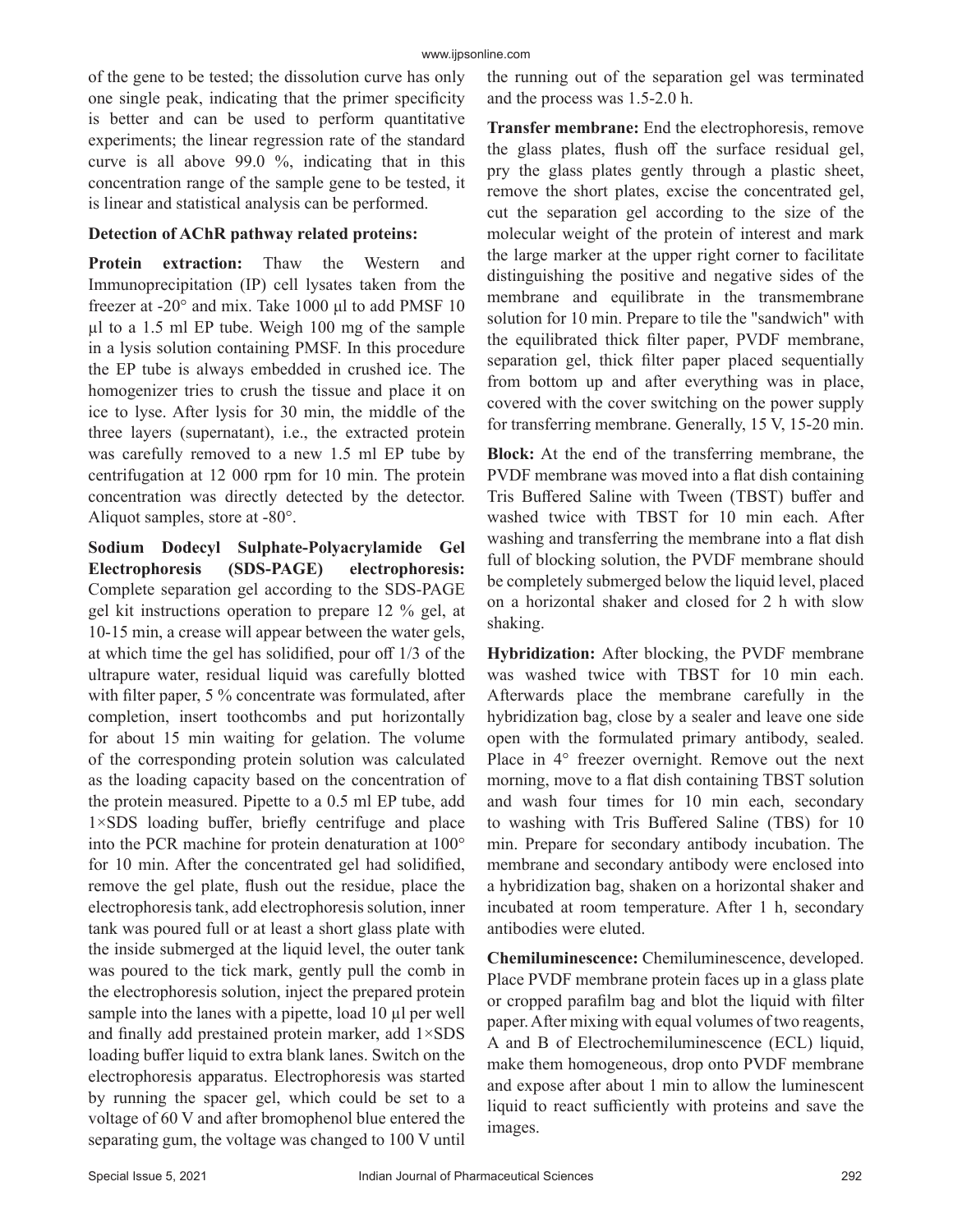#### **Statistical methods:**

Statistical Package for the Social Sciences (SPSS) 23.0 software was used for analysis and Analysis of Variance (ANOVA) was used for data comparative analysis, all results were expressed as mean±standard deviation  $(\bar{x} \pm s)$  and p<0.05 was used to represent significant difference.

#### **RESULTS AND DISCUSSION**

The results of the lower limb extension amplitude determination of the rats are shown in Table 1. The extension amplitude of the lower limbs was normal in the blank group, slightly lower in the blood stasis group than in the blank group and significantly lower in the stroke group than in the blank group and blood stasis group ( $p<0.05$ ). The extension amplitude of the lower limbs in the positive drug group was significantly lower than that of the blank group ( $p<0.05$ ), but significantly higher than that of the stroke group  $(p<0.05)$ . The extension amplitude of the lower limbs was significantly higher ( $p<0.05$ ) in the Shaomu group than in the stroke group, but significantly lower  $(p<0.05)$  in the blank group, blood stasis group and positive drug group and higher ( $p<0.05$ ) in the Jiawei Shaomu group than in the stroke group, but significantly lower ( $p$ <0.05) than in the blank group and blood stasis group.

**TABLE 1: LOWER LIMB EXTENSION AMPLITUDE MEASUREMENT IN RATS MEASUREMENT (x̅±s) (n=10)**

| Group               | Extension amplitude (cm)                          |
|---------------------|---------------------------------------------------|
| <b>Blank</b> group  | $0.49 \pm 0.05$                                   |
| Blood stasis group  | $0.45 \pm 0.04$                                   |
| Stroke group        | $0.22 \pm 0.03$ <sup>**</sup>                     |
| Positive drug group | $0.40 \pm 0.06$ <sup><math>\text{A}</math>#</sup> |
| Shaomu group        | $0.31 \pm 0.04$ <sup>***o</sup>                   |
| Jiawei Shaomu group | $0.38 \pm 0.05$ <sup>**</sup>                     |

Note: <sup>4</sup>p<0.05 *vs.* blank group, \*p<0.05 *vs.* blood stasis group, p<0.05 *vs.* stroke group, ○p<0.05 *vs.* positive drug group

The comparison of the time of weight-bearing swimming to exhaustion among the rats is presented in Table 2. The longest time of weight-bearing swimming to exhaustion was significantly higher in the blank group than in the blood stasis group and stroke group  $(p<0.01)$ , whereas the shortest time of weight-bearing swimming to exhaustion was observed in the stroke group and was significantly lower than that in the blood stasis group ( $p<0.05$ ). Among the three drug treated groups, the weight-bearing swimming time of the positive drug group was the longest, significantly higher  $(p<0.05)$  than that of the stroke group, but significantly lower ( $p<0.01$ ) than that of the blank group, the weightbearing swimming time of the rats in Shaomu group increased  $(p<0.01)$  than that of the stroke group, but remained significantly lower  $(p<0.05)$  than that of the rats in the blank group and the weight-bearing swimming time of the rats in the Jiawei Shaomu group, although significantly lower than that of the blank group ( $p<0.01$ ) and the blood stasis group ( $p<0.05$ ), significantly higher than the stroke group  $(p<0.05)$ .

| <b>TABLE 2: WEIGHT-BEARING SWIMMING OF RATS</b> |  |  |
|-------------------------------------------------|--|--|
| $(\overline{x} \pm s)$ (n=10)                   |  |  |

| Group               | Time (s)                    |
|---------------------|-----------------------------|
| Blank group         | $1358.15 \pm 108.75$        |
| Blood stasis group  | 847.28±113.88 <sup>^</sup>  |
| Stroke group        | 698.84±94.18 <sup>^*</sup>  |
| Positive drug group | 790.29±87.58 <sup>^#</sup>  |
| Shaomu group        | 724.68±91.36^#              |
| Jiawei Shaomu group | 767.24±79.84 <sup>^*#</sup> |

Note: △p<0.01 *vs.* blank group, \*p<0.05 *vs.* blood stasis group, # p<0.05 *vs.* stroke group

The rat grip strength measurement results are shown in Table 3. As can be found from Table 3, the rat grip strength in the blank group was normal and significantly higher than that in the other groups ( $p<0.05$ ), while the stroke grip strength was the weakest and significantly lower than that in the blood stasis group  $(p<0.05)$ . The grip strength of the positive drug group was significantly higher than that of the blank group but significantly lower than that of the blood stasis group  $(p<0.05)$ . The grip strength of the rats was significantly higher in Shaomu group than that in stroke group  $(p<0.05)$ , but significantly lower than that in positive drug group  $(p<0.05)$  and Jiawei Shaomu group was significantly higher than that of stroke group  $(p<0.05)$ but significantly lower than blood stasis group ( $p<0.05$ ).

| TABLE 3: RAT GRIP STRENGTH ASSAY (x̄±s) (n=10) |  |
|------------------------------------------------|--|
|------------------------------------------------|--|

| Group               | Grip strength (g)                 |
|---------------------|-----------------------------------|
| Blank group         | 1579.19±159.28                    |
| Blood stasis group  | $1009.54 \pm 162.19$ <sup>*</sup> |
| Stroke group        | $608.76 + 85.38$ <sup>**</sup>    |
| Positive drug group | 843.81±78.61^*#                   |
| Shaomu group        | 740.84±85.69 <sup>^*</sup>        |
| Jiawei Shaomu group | 806.75+97.38 ****                 |

Note: △p<0.01 *vs.* blank group; \*p<0.01 *vs.* blood stasis group; # p<0.05 vs. stroke group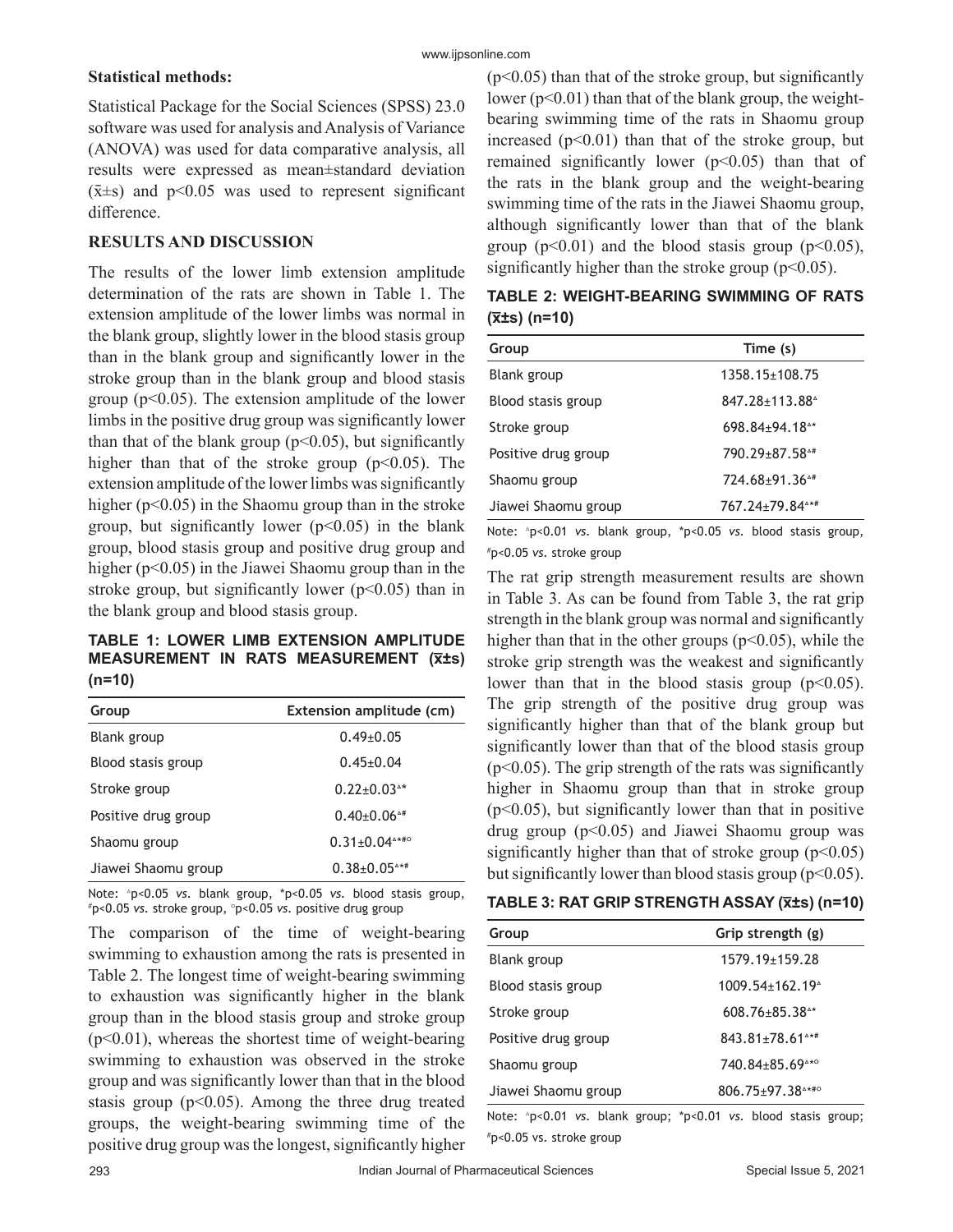A comparison of the coagulation parameters of the rats is shown in Table 4. As can be found from Table 4, although there was a decreasing trend of the coagulation parameters in the model group, it was not significantly different from the blank group and all the treatment groups were also not significantly different from the blank group and model group  $(p>0.05)$ .

The changes in the electrical potentials of coagulated gastrocnemius muscles of rats are shown in Table 5. As can be seen from Table 5, the voltage values of gastrocnemius muscles of rats in the blank group were significantly higher than those in the two model groups  $(p<0.05)$ , while the voltage values of the stroke group were significantly higher/lower than those of positive drug group and Jiawei Shaomu group  $(p<0.05)$ , the Shaomu group had a tendency to increase the electrical voltage of gastrocnemius muscles of rats with stroke, but the difference was not significant.

The comparisons of antioxidant indexes among rats are shown in Table 6. The gastrocnemius muscle of rats

in the blank group showed the best antioxidant level, significantly higher SOD  $(p<0.01)$  and significantly lower MDA (p<0.01) that other groups, significantly lower SOD  $(p<0.01)$  in the stroke group than in the blood stasis group and significantly lower SOD ( $p<0.05$ ) in the positive drug group than in the Shaomu group and the Jiawei Shaomu group, the MDA level in the Jiawei Shaomu group was significantly lower than that in the model group and the positive drug group  $(p<0.05)$ .

The indicators of inflammatory factors in rats are shown in Table 7. As can be seen from Table 7, IL-1β and TNF-α in the gastrocnemius muscle of rats in the blank group were significantly lower than those in the model group  $(p<0.05)$ , in the blood stasis group were significantly lower than those in the stroke group ( $p<0.05$ ), IL-1 $\beta$  in the gastrocnemius muscle of rats in each drug administration group was significantly lower than that in the model group ( $p<0.05$ ) and TNF- $\alpha$  in the gastrocnemius muscle of the positive drug group was also lower than that in the model group ( $p<0.05$ ).

| Group                  | Sample size (n) | PT(s)             | APT(n)           | Plasma thrombin<br>Time (n) | $FIB$ (g/l)     |
|------------------------|-----------------|-------------------|------------------|-----------------------------|-----------------|
| Blank group            | 10              | $16.009 \pm 1.48$ | $20.06 \pm 1.76$ | $32.54 \pm 3.06$            | $1.87 \pm 0.15$ |
| Blood stasis group     | 10              | $15.18 \pm 1.42$  | $18.78 \pm 1.69$ | $30.33 \pm 3.11$            | $1.93 \pm 0.16$ |
| Stroke group           | 10              | $15.09 \pm 1.51$  | $18.79 \pm 1.72$ | $30.26 \pm 2.87$            | $1.97 \pm 0.16$ |
| Positive drug group    | 10              | $15.62 \pm 1.39$  | $19.33 \pm 1.66$ | $31.33 \pm 2.44$            | $1.90 \pm 0.17$ |
| Shaomu group           | 10              | $15.34 \pm 1.17$  | $18.94 \pm 1.48$ | $30.85 \pm 3.65$            | $1.95 \pm 0.13$ |
| Jiawei Shaomu<br>group | 10              | $15.47 \pm 1.84$  | $19.06 \pm 1.52$ | $31.29 \pm 3.74$            | $1.93 \pm 0.19$ |

#### **TABLE 4: COMPARISON OF COAGULATION INDEXES IN RATS (x̅±s) (n=10)**

# TABLE 5: COMPARISON OF ELECTROMYOGRAPHY VALUES OF RAT GASTROCNEMIUS MUSCLES (x<sup>ł</sup>s) **(n=10)**

| Group               | Sample size (n) | Voltage values (µV)            |
|---------------------|-----------------|--------------------------------|
| Blank group         | 10              | $85.56 \pm 7.62$               |
| Blood stasis group  | 10              | 72.33±6.84 <sup>^</sup>        |
| Stroke group        | 10              | $66.17 \pm 6.78$ <sup>**</sup> |
| Positive drug group | 10              | $80.44 \pm 6.71$ **            |
| Shaomu group        | 10              | 72.97±5.66 <sup>^</sup>        |
| Jiawei Shaomu group | 10              | 78.19±4.28#                    |

Note: △p<0.01 *vs.* blank group; \*p<0.01 *vs.* blood stasis group; # p<0.05 *vs.* stroke group

| TABLE 6: COMPARISON OF ANTIOXIDANT INDEXES IN RAT GASTROCNEMIUS MUSCLE (x±s) (n=10) |                 |                                  |                                                    |  |  |
|-------------------------------------------------------------------------------------|-----------------|----------------------------------|----------------------------------------------------|--|--|
| Group                                                                               | Sample size (n) | SOD $(U/g)$                      | $MDA$ ( $µmol/g$ )                                 |  |  |
| Blank group                                                                         | 10              | $285.72 \pm 25.13$               | $65.15 \pm 7.18$                                   |  |  |
| Blood stasis group                                                                  | 10              | $152.57 \pm 18.56^4$             | $80.33 \pm 7.23$ <sup><math>\triangle</math></sup> |  |  |
| Stroke group                                                                        | 10              | $109.58 \pm 17.37$ <sup>**</sup> | $86.17 \pm 5.17$ <sup><math>\triangle</math></sup> |  |  |
| Positive drug group                                                                 | 10              | $189.66 \pm 15.67$ <sup>**</sup> | 78.17±4.67 <sup>#</sup>                            |  |  |
| Shaomu group                                                                        | 10              | 218.72+21.83****                 | $72.14 \pm 5.78$ **                                |  |  |
| Jiawei Shaomu group                                                                 | 10              | 239.64±20.64^*#0                 | $69.29 \pm 4.88$ ***                               |  |  |

Note: △p<0.01 *vs.* blank group, \*p<0.01 *vs.* blood stasis group, # p<0.05 *vs.* stroke group, ○p<0.05 *vs.* stroke group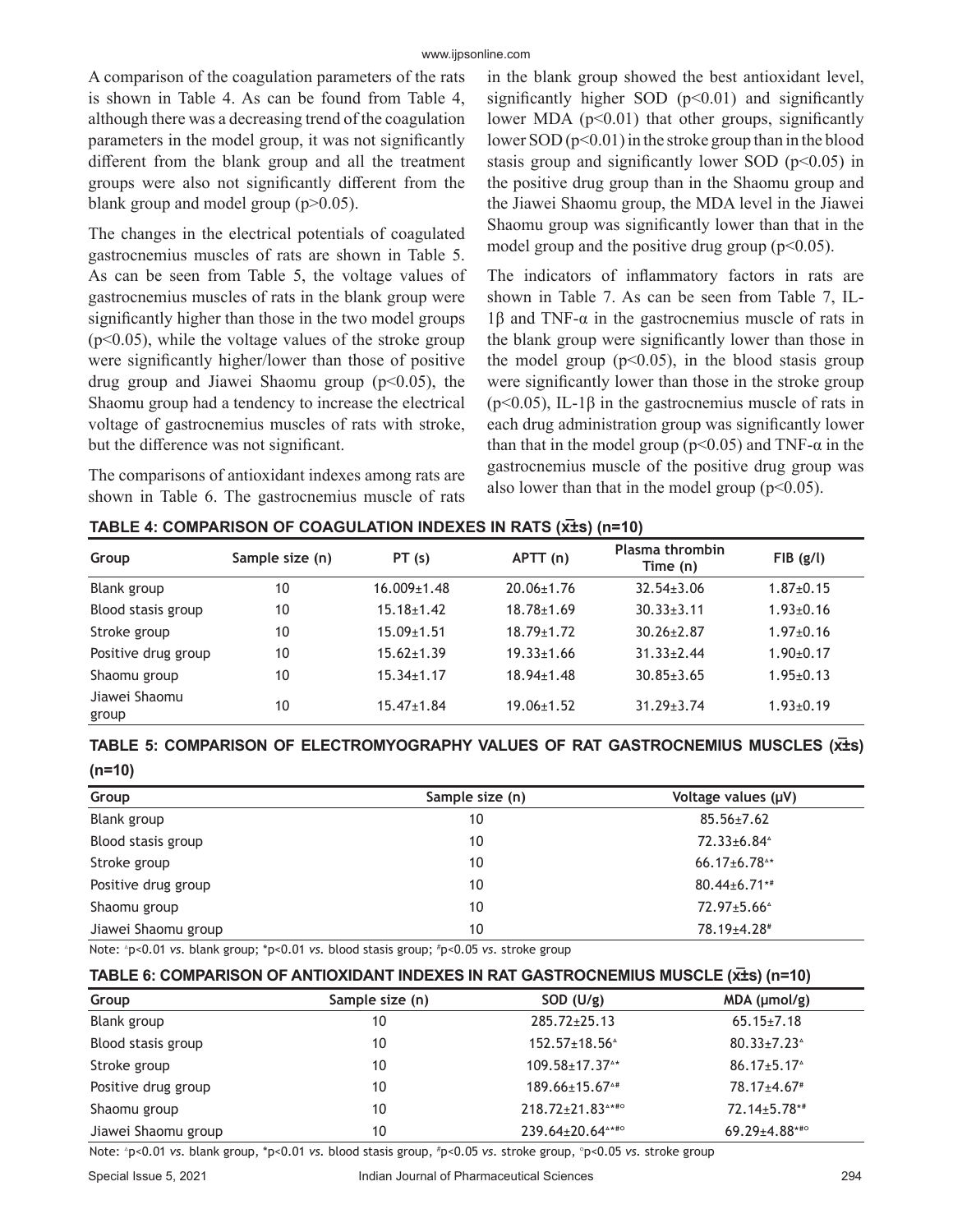www.ijpsonline.com

|  |  | TABLE 7: COMPARISON OF INFLAMMATORY FACTORS IN RAT GASTROCNEMIUS MUSCLE (XIS) (n=10) |
|--|--|--------------------------------------------------------------------------------------|
|--|--|--------------------------------------------------------------------------------------|

| Group               | Sample size (n) | $IL-1B$ (Pg/g)                                      | TNF- $\alpha$ (ng/g)              |
|---------------------|-----------------|-----------------------------------------------------|-----------------------------------|
| Blank group         | 10              | $97.22 \pm 9.15$                                    | $58.65 \pm 5.21$                  |
| Blood stasis group  | 10              | $122.17 \pm 10.65$ <sup><math>\text{A}</math></sup> | $82.33 \pm 7.18^{\circ}$          |
| Stroke group        | 10              | $146.28 \pm 16.36$ <sup>**</sup>                    | $106.17 \pm 9.92$ <sup>**</sup>   |
| Positive drug group | 10              | $108.41 \pm 10.26$ **                               | $63.54{\scriptstyle\pm6.83^{**}}$ |
| Shaomu group        | 10              | $112.85 \pm 13.26$ **                               | $80.64 \pm 7.21$ <sup>4#o</sup>   |
| Jiawei Shaomu group | 10              | 109.74±10.86**                                      | $71.18 \pm 8.33$ <sup>4#o</sup>   |

Note: △p<0.01 *vs.* blank group, \*p<0.01 *vs.* blood stasis group, # p<0.05 *vs.* stroke group, ○ p<0.05 *vs.* stroke group

The results of transmission electron microscopy of gastrocnemius muscles of rats in the three groups are shown in fig. 1. As shown, the myofilaments of the blank group were clear and the mitochondria arranged normally; the myofilaments of the blood stasis group were deformed, appeared slight cavitation, the connection appeared interruption phenomenon and the mitochondria were enlarged; while in the stroke group, the clear myofilaments were extremely rare and the cavitation phenomenon was severe and autophagolysosomes appeared. While the muscle thread was significantly wider and mitochondria were reduced in the positive drug group, but better than in the model group. In the Shaomu group, myofilaments were broken, mitochondria were reduced and myofilaments were focally absent. In the Jiawei Shaomu group, mitochondria were not much degenerated, but myofilaments were disorganized.

The expression of genes related to the Nicotinic Acetylcholine Receptor (nAChR) signal pathway is shown in Table 8. As can be seen from Table 8, the expression of genes related to the nAChR signal pathway in the model group was significantly higher than that in the blank group  $(p<0.01)$ , the stroke group was higher than that in the blood stasis group ( $p<0.05$ ), the drug treatment had an effect on down-regulating the expression of these genes ( $p$ <0.05) and the downregulation effect of Traditional Chinese Medicine (TCM) was significantly better than that of the positive drug group ( $p<0.05$ ) and the effects of Jiawei Shaomu decoction was better than that of ordinary Shaomu decoction ( $p<0.05$ ).

The expression of nAChR signal pathway related genes is shown in Table 9 and fig. 2. As can be seen, similar to the trend of gene expression, the contents of related proteins in the gastrocnemius muscle of rats in the model group were significantly higher than those in the blank group  $(p<0.05)$ , the expression in the stroke group was higher than that in the blood stasis group  $(p<0.05)$  and the drug treatment had the effect of downregulating the contents of related proteins  $(p<0.05)$  and the down-regulating effect of TCM was significantly better than that of the positive drug group ( $p<0.05$ ) and the effects of Jiawei Shaomu decoction was better than that of ordinary Shaomu decoction  $(p<0.05)$ .



**Fig. 1: Effects on rat gastrocnemius muscle morphology**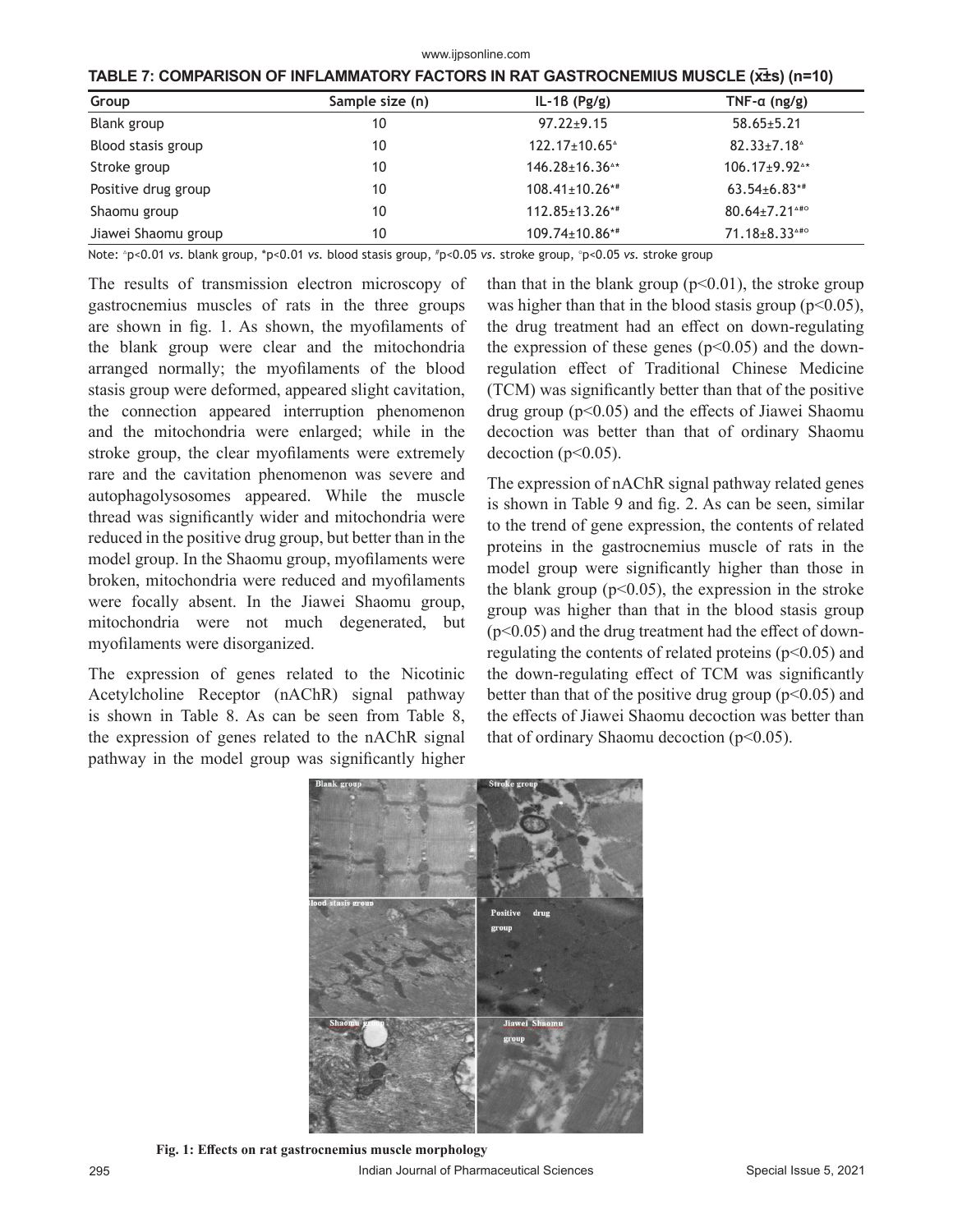#### www.ijpsonline.com

#### **TABLE 8: EXPRESSION OF nAChR SIGNAL PATHWAY RELATED GENES (x̅±s) (n=10)**

| Group                        | Sample<br>size (n) | <b>AChR</b>                                              | <b>ERK</b>                                                 | c-fos                                                            | Mek                                                   | Raf                                                     | <b>Ras</b>                                                               |
|------------------------------|--------------------|----------------------------------------------------------|------------------------------------------------------------|------------------------------------------------------------------|-------------------------------------------------------|---------------------------------------------------------|--------------------------------------------------------------------------|
| Blank group                  | 10                 | $0.79 \pm 0.08$                                          | $1.59 + 0.11$                                              | $0.98 + 0.14$                                                    | $0.73 \pm 0.09$                                       | $2.93+0.29$                                             | $0.68 + 0.03$                                                            |
| <b>Blood stasis</b><br>group | 10                 | $4.70 \pm 0.24$ <sup><math>\circ</math></sup>            | $6.66 \pm 0.52$ <sup><math>\circ</math></sup>              | $6.25 \pm 0.38^{\circ}$                                          | $6.30\pm0.56^{\circ}$                                 | $7.79 \pm 0.57$ <sup><math>\circ</math></sup>           | $7.37 \pm 0.51$ <sup><math>\triangle</math></sup>                        |
| Stroke group                 | 10                 | $7.98 \pm 0.35$ <sup>**</sup>                            | $9.68 \pm 0.94$ <sup>**</sup>                              | $12.80+0.95$ <sup>**</sup>                                       | $13.78 \pm 1.08$ <sup>**</sup>                        | $21.98 \pm 1.88$ <sup><math>\text{A} \star</math></sup> | $9.92 \pm 1.07$ <sup>**</sup>                                            |
| Positive drug<br>group       | 10                 | $5.02 \pm 0.27$ <sup>***</sup>                           | $5.45 \pm 0.52$ ***                                        | $6.22 \pm 0.52$ ***                                              | $6.14 \pm 0.74$ <sup>***</sup>                        | $16.78 \pm 1.75$ <sup>***</sup>                         | $5.43 \pm 0.58$ ***                                                      |
| Shaomu group                 | 10                 | $1.77 \pm 0.16$ <sup><math>\text{**} \neq 0</math></sup> | $1.93 \pm 0.15$ <sup>***</sup>                             | $2.51 \pm 0.18$ <sup><math>\text{**} \text{#} \circ</math></sup> | $2.87 \pm 0.28$ <sup><math>\text{**} \#0</math></sup> | $6.87 \pm 0.71$ <sup>A***</sup>                         | $2.54 \pm 0.38$ ****                                                     |
| Jiawei<br>Shaomu group       | 10                 | $0.98 \pm 0.13***$                                       | $1.79 \pm 0.17$ <sup><math>\text{**} \text{#}</math></sup> | $0.96 \pm 0.15***$                                               | $1.48 \pm 0.13$ $* \pm 0.73$                          | $2.86 \pm 0.19^{***}$                                   | $1.61 \pm 0.14$ <sup><math>\text{***}</math>o<math>\text{K}</math></sup> |

Note: △p<0.01 *vs.* blank group, \*p<0.01 *vs.* blood stasis group, # p<0.05 *vs.* stroke group, ○p<0.05 *vs.* stroke group, ☆p<0.05 *vs.* Shaomu group

#### **TABLE 9: DETECTION OF PROTEIN CONTENTS RELATED TO nAChR SIGNAL PATHWAY (x̅±s) (n=10)**

| Group                           | Sample<br>size (n) | <b>AChR</b>                                           | <b>ERK</b>                                                                   | c-fos                                                | Mek                                                                         | Raf                                                   | <b>Ras</b>                                                                  |
|---------------------------------|--------------------|-------------------------------------------------------|------------------------------------------------------------------------------|------------------------------------------------------|-----------------------------------------------------------------------------|-------------------------------------------------------|-----------------------------------------------------------------------------|
| <b>Blank</b><br>group           | 10                 | $0.044 \pm 0.004$                                     | $0.108 \pm 0.01$                                                             | $0.062 \pm 0.005$                                    | $0.041 \pm 0.003$                                                           | $0.164 \pm 0.016$                                     | $0.046 \pm 0.004$                                                           |
| <b>Blood</b><br>stasis<br>group | 10                 | $0.279 \pm 0.02^{\circ}$                              | $0.384 \pm 0.034$ <sup><math>\triangle</math></sup>                          | $0.371 \pm 0.031$ <sup><math>\triangle</math></sup>  | $0.334 \pm 0.029$ <sup><math>\triangle</math></sup>                         | $0.413 \pm 0.035$ <sup><math>\text{A}</math></sup>    | $0.496 \pm 0.043$ <sup><math>\circ</math></sup>                             |
| Stroke<br>group                 | 10                 | $0.447 \pm 0.04$ <sup>**</sup>                        | $0.501 \pm 0.047$ <sup>**</sup>                                              | $0.807 \pm 0.069$ <sup>**</sup>                      | $0.772 \pm 0.070$ <sup>**</sup>                                             | $1.231 \pm 0.115$ <sup>**</sup>                       | $0.668 \pm 0.059$ <sup>**</sup>                                             |
| Positive<br>drug<br>group       | 10                 | $0.281 \pm 0.022$ <sup>**</sup>                       | $0.281 \pm 0.024$ <sup>**</sup>                                              | $0.392 \pm 0.031$ <sup>**</sup>                      | $0.344 \pm 0.029$ <sup>**</sup>                                             | $0.940\pm0.092$ <sup>**</sup>                         | $0.304\pm0.028$ <sup>**</sup>                                               |
| Shaomu<br>group                 | 10                 | $0.099 \pm 0.007$ <sup><math>\text{***}</math>o</sup> | $0.264 \pm 0.022$ <sup><math>***</math></sup>                                | $0.158 \pm 0.012$ <sup><math>\text{**}</math>*</sup> | $0.16 \pm 0.013$ ****                                                       | $0.385 \pm 0.035$ <sup><math>\text{**}</math>#°</sup> | $0.142 \pm 0.015$ <sup>***</sup>                                            |
| Jiawei<br>Shaomu<br>group       | 10                 | $0.055 \pm 0.004$ *** **                              | $0.218 \pm 0.018$ <sup><math>\text{**}</math>#<math>\circ \circ</math></sup> | $0.059 + 0.002$ ******                               | $0.083 \pm 0.007$ <sup><math>\text{***}</math>o<math>\text{**}</math></sup> | $0.160 \pm 0.012$ <sup>***</sup> **                   | $0.091 \pm 0.007$ <sup><math>\text{***}</math>o<math>\text{**}</math></sup> |

Note: △p<0.01 *vs.* blank group, \*p<0.01 *vs.* blood stasis group, #p<0.05 *vs.* stroke group, ○p<0.05 *vs.* stroke group, ☆p<0.05 *vs.* Shaomu group



**Fig. 2: Western blot of proteins related to AChR signal pathway in rat**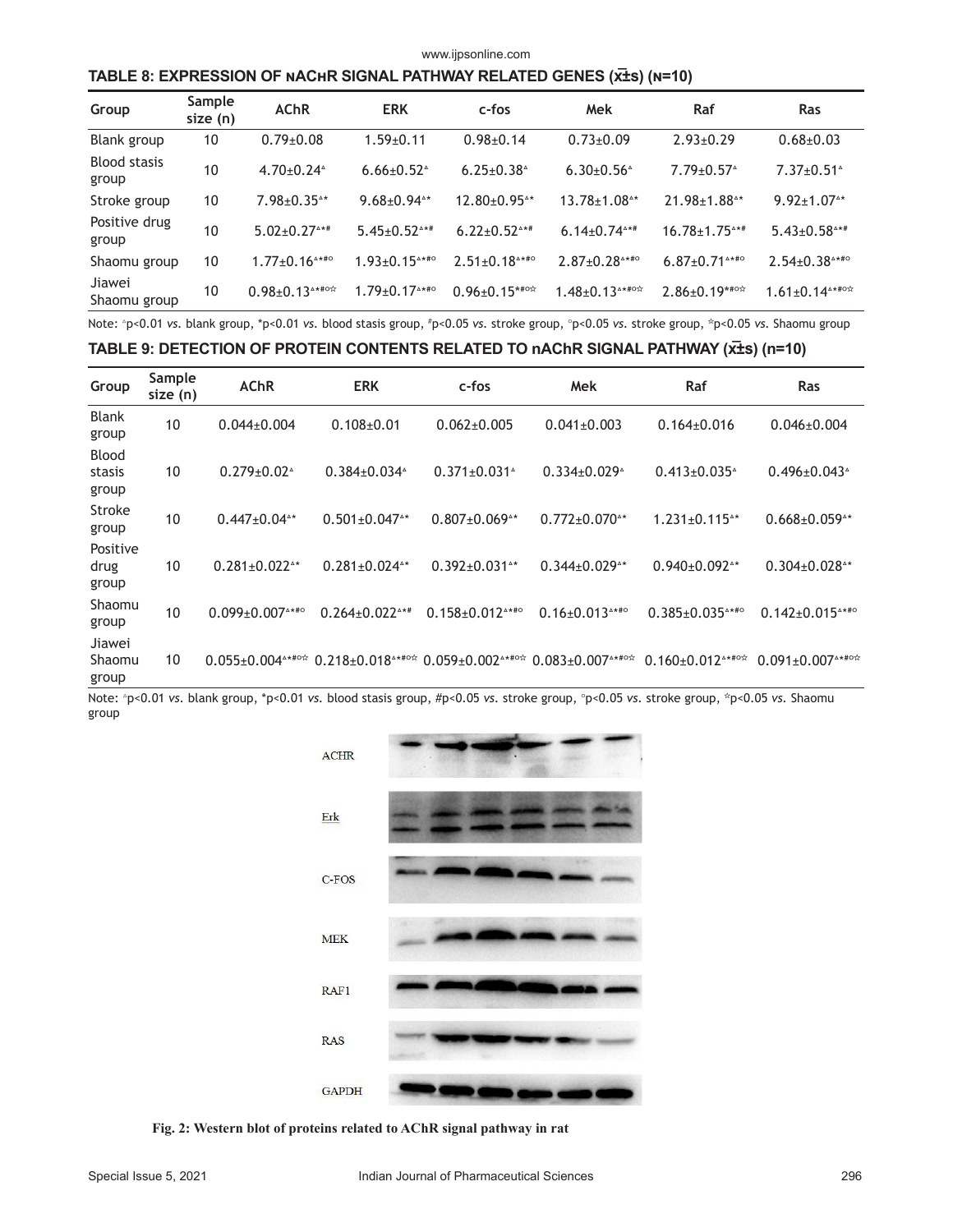The central nervous system controls the body's skeletal muscles to accomplish physiological activities such as stretching and contraction by transmitting signals to the peripheral nervous system. After the onset of stroke, due to the inhibition of cerebral cortex and other higher nerve centers, the reflex threshold to dominant stretch appears to be reduced while the sensitivity of dominant motor neurons is enhanced, giving them a state of excitation, this manifests in patients as spasticity due to increased limb muscle tone. Traditional Chinese medicine considers "the blood of the internal knot as blood stasis", "the blood leaving the meridians as blood stasis", "chronic disease's entry into the collaterals as blood stasis" and "the hundred diseases are caused by grimy blood", that is, blood that is retained in Zang and Fu organs and tissues, or bleeding from visceral tissues, or blood that cannot be utilized by the body, or long-term diseases all fall under the category of blood stasis. Thrombosis and organ edema etc. in modern medicine also conform to the pathology of blood stasis syndrome, while western medicine considers that the occurrence of these diseases are all related to abnormal changes in blood flow, resulting in lesions in Zang and Fu organs and tissues. The blood that clogged in skeletal muscle is unable to supply nutrients to muscle cells and the peripheral nervous system that controls skeletal muscle, that is, 'lose nourishment' as traditional Chinese medicine refers to. Whereas the main role of muscles along the regular meridians is to interconnect the whole body as well as the limb muscles, so as to maintain the body's coordinated movement, when evil is full or positive Qi is deficient, the tendons are devitalized, producing "foot contracture urgency".

In the present experiment, increased expression of AChR protein was observed in both the blood stasis group and the stroke group, but perhaps the actual effect that this increase confers to patients is not exactly the same. For the blood stasis group, the activation of AChR signal pathway may help relieve the muscle wasting distress from muscular hypotrophy<sup>[7]</sup>, which may be the main reason why the inhibition of muscle tone and body weight was not significant in the rats of the blood stasis group. However, in contrast to the convalescent stroke, activation of the ERK signal pathway causes up-regulation of AChR[8] at the sarcolemma and paradoxically, increases in muscle tone, leading to the appearance of post stroke muscle spasms. However, from the experimental results after administration treatment, each drug administration group can be inhibited to different degrees and the inhibition effect of the TCM group is better than that of

the positive drug group, which indicates that Shaomu decoction and Jiawei Shaomu decoction can treat the muscle spasm signs caused by stroke by inhibiting the ERK signal pathway and down-regulating the concentration of AChR on the muscle cell membrane[9].

Both Shaomu decoction and Jiawei Shaomu decoction have overall body conditioning effect and relieve muscle spasms from stroke sequelae. Shaomu decoction and Jiawei Shaomu decoction can effectively resist the inflammatory reaction that appears in gastrocnemius muscle after stroke by increasing antioxidant capacity. Shaomu decoction and Jiawei Shaomu decoction achieve their effects in treating muscle spasms after stroke by inhibiting the ERK signal pathway and downregulating AChR concentrations on the muscle cell membrane. Change is the essence of the prescription. Aiming at blood stasis type post stroke spasm, Jiawei Shaomu decoction shows better therapeutic effect than Shaomu decoction.

### **Authors' contributions:**

Xiao Meng Wang and Quan E have contributed equally to this work.

# **Conflict of interests:**

The authors declared no conflicts of interest.

#### **Acknowledgement:**

The worked was supported by Doctoral Research Fund Project of Hebei University of Traditional Chinese Medicine,(No.BSZ202014).

# **REFERENCES**

- 1. Zainul Z, Heikkinen A, Koivisto H, Rautalahti I, Kallio M, Lin S, *et al.* Collagen XIII is required for neuromuscular synapse regeneration and functional recovery after peripheral nerve injury. J Neurosci 2018;38(17):4243-58.
- 2. Min J, Qiaohong Q, Yulong C. Comparison of the vasomotor effects of total glucosides from *Paeonia lactiflora* Pallas and total glucosides from Radix *Paeoniae rubra* and study on its material basis. Pharmacol Clin Chin Materia Med 2018;34(5):71-6.
- 3. Jianjun Z, Yinfeng H, Lili W. Comparative study on *Paeonia lactiflora* Pallas, *Paeoniae rubra* and paeoniflorin and albiflorin std on the rehydration effect of a comprehensive exsanguination method on blood deficiency rats. Chin J Chin Materia Med 2013;38(19):3358-62.
- 4. Dorninger F, Herbst R, Kravic B, Camurdanoglu BZ, Macinkovic I, Zeitler G, *et al.* Reduced muscle strength in ether lipid-deficient mice is accompanied by altered development and function of the neuromuscular junction. J Neurochem 2017;143(5):569-83.
- 5. Xiong W, Feng X, Liu J, Chen W. Electroacupuncture for treatment of diabetic peripheral neuropathy: a systematic review of randomized controlled trials. J Tradit Chin Med Sci 2016;3(1):9-21.